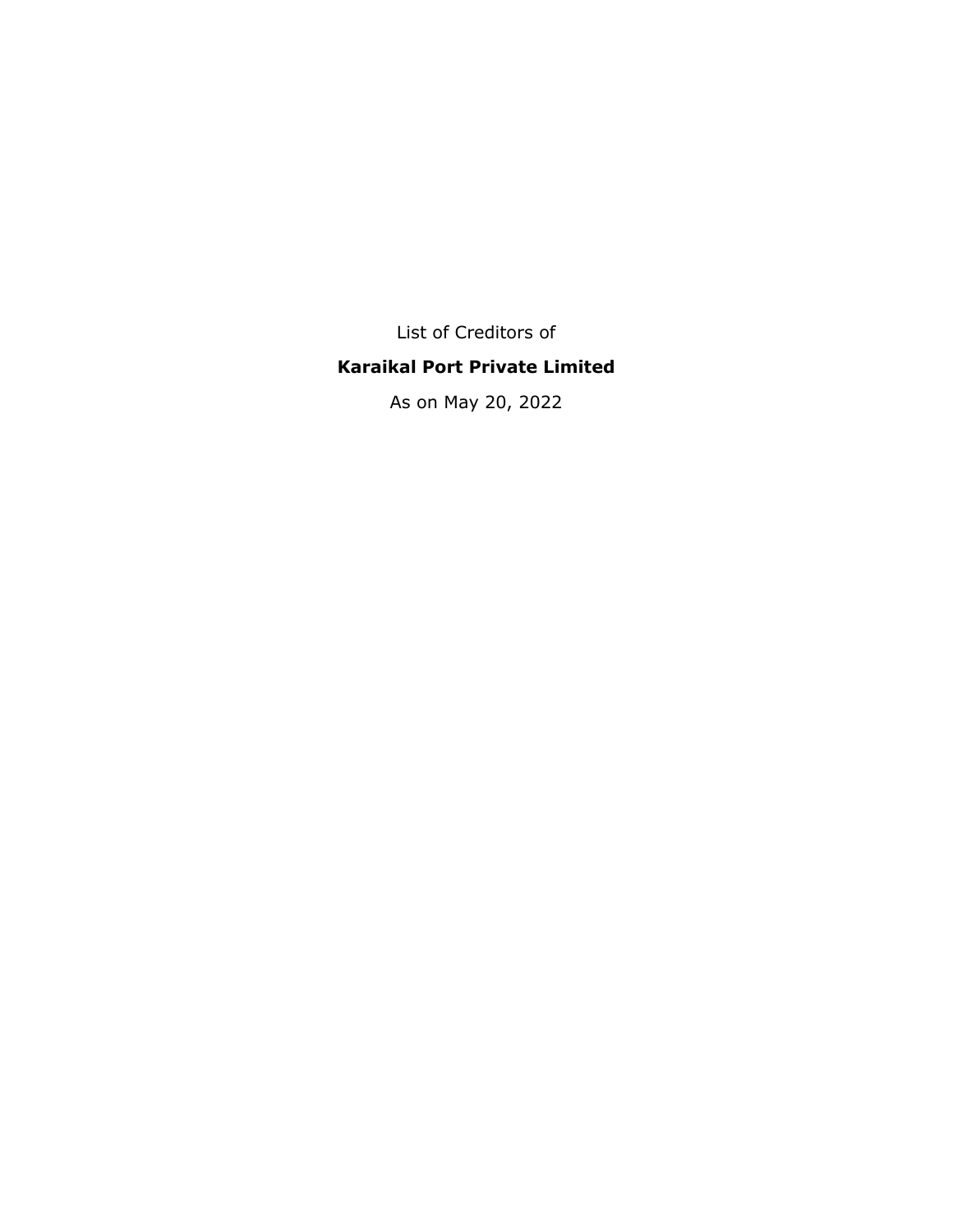## **IMPORTANT NOTICE**

The list of creditors is not the final list, as the verification / reconciliation of claims is still under process and the list of creditors shall be updated as and when claims are received and verified by the Interim Resolution Professional.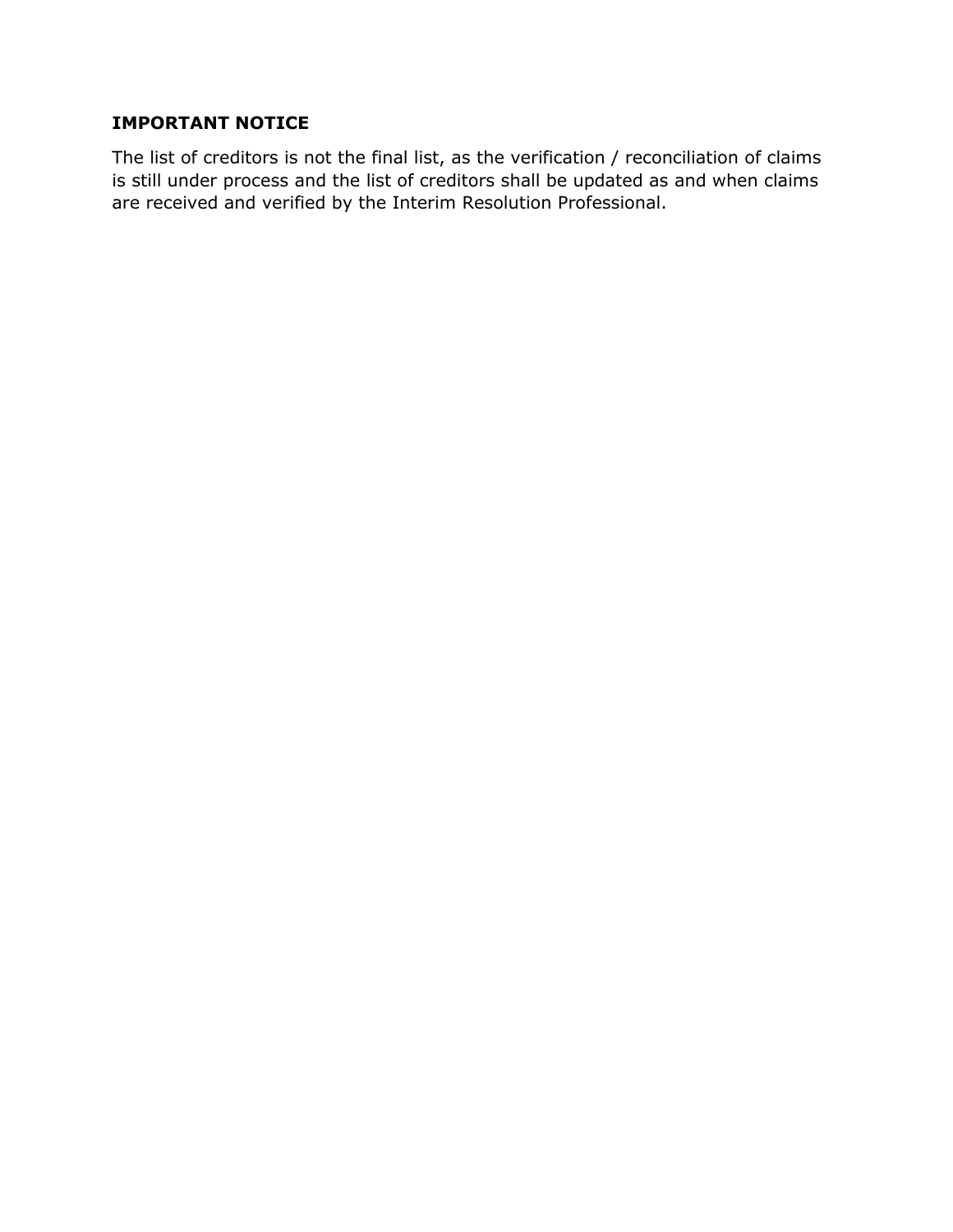|                         | Filing under clause (ca) of sub-regulation (2) of regulation 13 of the IBBI (Insolvency Resolution Process for Corporate Persons) |                  |                                      |                            |                                 |                                       |                                  |                                               |                               |                                    |  |  |  |  |
|-------------------------|-----------------------------------------------------------------------------------------------------------------------------------|------------------|--------------------------------------|----------------------------|---------------------------------|---------------------------------------|----------------------------------|-----------------------------------------------|-------------------------------|------------------------------------|--|--|--|--|
|                         |                                                                                                                                   |                  |                                      |                            |                                 | Regulations, 2016                     |                                  |                                               |                               |                                    |  |  |  |  |
| SI.<br>No.              | <b>Category of</b><br>creditor                                                                                                    |                  | <b>Summary of claims</b><br>received | Summary of claims admitted |                                 | <b>Amount of contingent</b><br>claims | Amount of claims not<br>admitted | <b>Amount of claims under</b><br>verification | <b>Details in</b><br>Annexure | (Amount in ₹<br>Remarks.<br>if any |  |  |  |  |
|                         |                                                                                                                                   | No. of<br>claims | Amount                               | No. of claims              | Amount of<br>claims<br>admitted |                                       |                                  |                                               |                               |                                    |  |  |  |  |
| $\mathbf{1}$            | Secured financial<br>creditors belonging<br>to any class of<br>creditors                                                          |                  |                                      |                            |                                 |                                       |                                  |                                               | $\overline{1}$                |                                    |  |  |  |  |
| $\overline{2}$          | Unsecured financial<br>creditors belonging<br>to any class of<br>creditors                                                        |                  |                                      |                            |                                 |                                       |                                  |                                               | $\overline{2}$                |                                    |  |  |  |  |
| $\overline{\mathbf{3}}$ | Secured financial<br>creditors (other than<br>financial creditors<br>belonging to any<br>class of creditors)                      | $\mathcal{P}$    | 29638471597                          | $\mathcal{P}$              | 16187796620                     |                                       |                                  | 13450674977                                   | $\overline{\mathbf{3}}$       |                                    |  |  |  |  |
| $\sim$                  | Unsecured financial<br>creditors (other than<br>financial creditors<br>belonging to any<br>class of creditors)                    |                  |                                      |                            |                                 |                                       |                                  |                                               | $\overline{a}$                |                                    |  |  |  |  |
| 5                       | Operational creditors<br>(Workmen)                                                                                                |                  |                                      |                            |                                 |                                       |                                  |                                               | $\overline{\phantom{a}}$      |                                    |  |  |  |  |
| 6                       | Operational creditors<br>(Employees)                                                                                              | ٠                | 6685402                              |                            |                                 |                                       |                                  | 6685402                                       | 6                             |                                    |  |  |  |  |
| $\overline{z}$          | Operational creditors<br>(Government Dues)                                                                                        | $\mathcal{P}$    | 117309317                            |                            |                                 |                                       |                                  | 117309317                                     | $\overline{7}$                |                                    |  |  |  |  |
| 8                       | Operational creditors<br>(other than<br>Workmen and<br>Employees and<br>Government Dues)                                          | 89               | 206832989                            |                            |                                 |                                       |                                  | 206832989                                     | $\overline{\mathbf{8}}$       |                                    |  |  |  |  |
| $\overline{9}$          | Other creditors, if<br>any, (other than<br>financial creditors<br>and operational<br>creditors)                                   |                  |                                      |                            |                                 |                                       |                                  |                                               | $\overline{9}$                |                                    |  |  |  |  |
|                         | <b>Total</b>                                                                                                                      | 100              | 29969299305                          | $\overline{2}$             | 16187796620                     | $\Omega$                              |                                  | 13781502685                                   |                               |                                    |  |  |  |  |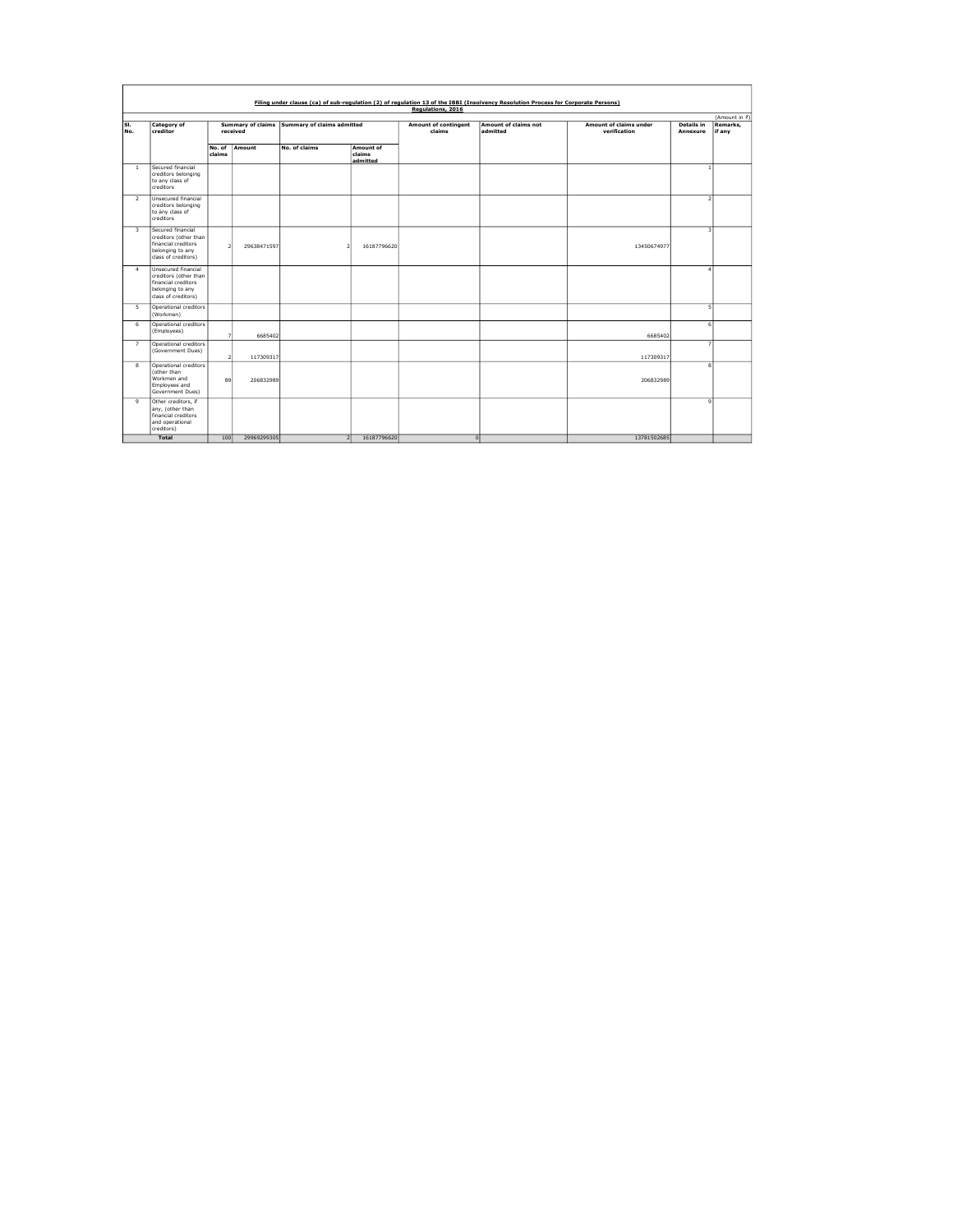|              | Annexure-1                                                                                                                                                                                                                                                         |                    |                   |                             |                                   |                                              |                                   |                                  |                                   |                                 |                                                        |                                     |                             |                                                                                                                                                                     |  |  |  |
|--------------|--------------------------------------------------------------------------------------------------------------------------------------------------------------------------------------------------------------------------------------------------------------------|--------------------|-------------------|-----------------------------|-----------------------------------|----------------------------------------------|-----------------------------------|----------------------------------|-----------------------------------|---------------------------------|--------------------------------------------------------|-------------------------------------|-----------------------------|---------------------------------------------------------------------------------------------------------------------------------------------------------------------|--|--|--|
|              | Name of the corporate debtor: Karaikal Port Private Limited<br>Date of commencement of CIRP: April 29, 2022<br>List of creditors as on: May 20, 2022<br>List of secured financial creditors (other than financial creditors belonging to any class of creditors)   |                    |                   |                             |                                   |                                              |                                   |                                  |                                   |                                 |                                                        |                                     |                             |                                                                                                                                                                     |  |  |  |
|              |                                                                                                                                                                                                                                                                    |                    |                   |                             |                                   |                                              |                                   |                                  |                                   |                                 |                                                        |                                     |                             | (Amount in ₹)                                                                                                                                                       |  |  |  |
| SI.          | Name of Credi t- Details of claim received                                                                                                                                                                                                                         |                    |                   |                             |                                   | <b>Details of claim admitted</b>             |                                   |                                  |                                   | Amoun                           | <b>Amount Amoun</b>                                    |                                     | Amount of                   | Remarks, if                                                                                                                                                         |  |  |  |
| No.          | or                                                                                                                                                                                                                                                                 | Date of<br>receipt | Amount<br>claimed | Amount of<br>claim admitted | <b>Natu</b><br>re of<br>clai<br>m | Amount<br>covered by<br>security<br>interest | Amount<br>covered by<br>guarantee | Wheth<br>er<br>related<br>party? | % of<br>votina<br>share in<br>CoC | tof<br>contin<br>ge-nt<br>claim | of anv<br>Mutual<br>dues.<br>that<br>may be<br>set-off | tof<br>claim<br>not<br>admitt<br>ed | claim under<br>verification | any                                                                                                                                                                 |  |  |  |
| $\mathbf{1}$ | Omkara Assets<br>Reconstruction<br>Private Limited<br>(Acting as Trustee<br>on behalf of<br>Omkara PS<br>14/2021-22 Trust.<br>Omkara PS<br>15/2021-22 Trust.<br>Omkara PS<br>16/2021-22 Trust.<br>Omkara PS<br>17/2021-22 Trust.<br>Omkara PS<br>18/2021-22 Trust) | 09.05.2022         | 28647270079       | 15637736620 Financial       | Secured<br><b>Debt</b>            | 15637736620                                  | 15637736620                       | No                               | 96.6                              |                                 |                                                        |                                     | 13009533459                 | Amount<br>covered by<br>security and<br>quarantee is<br>basis the<br>amount<br>admitted as<br>on May<br>20,2020 and<br>the balance<br>is under<br>verification.     |  |  |  |
| 12           | Phoenix ARC Pvt.<br>Ltd. (Trustee of<br>Phoenix Trust-FY<br>$16-5)$                                                                                                                                                                                                | 13.05.2022         | 991201518         | 550060000 Financial         | Secured<br>Deht                   | 550060000                                    | 550060000                         | No                               | 3.4                               |                                 |                                                        |                                     | 441141518                   | Amount<br>covered by<br>security and<br>quarantee is<br>basis the<br>amount<br>admitted as<br>on May<br>20,2020 and<br>the balance<br>is under<br><b>Indiantion</b> |  |  |  |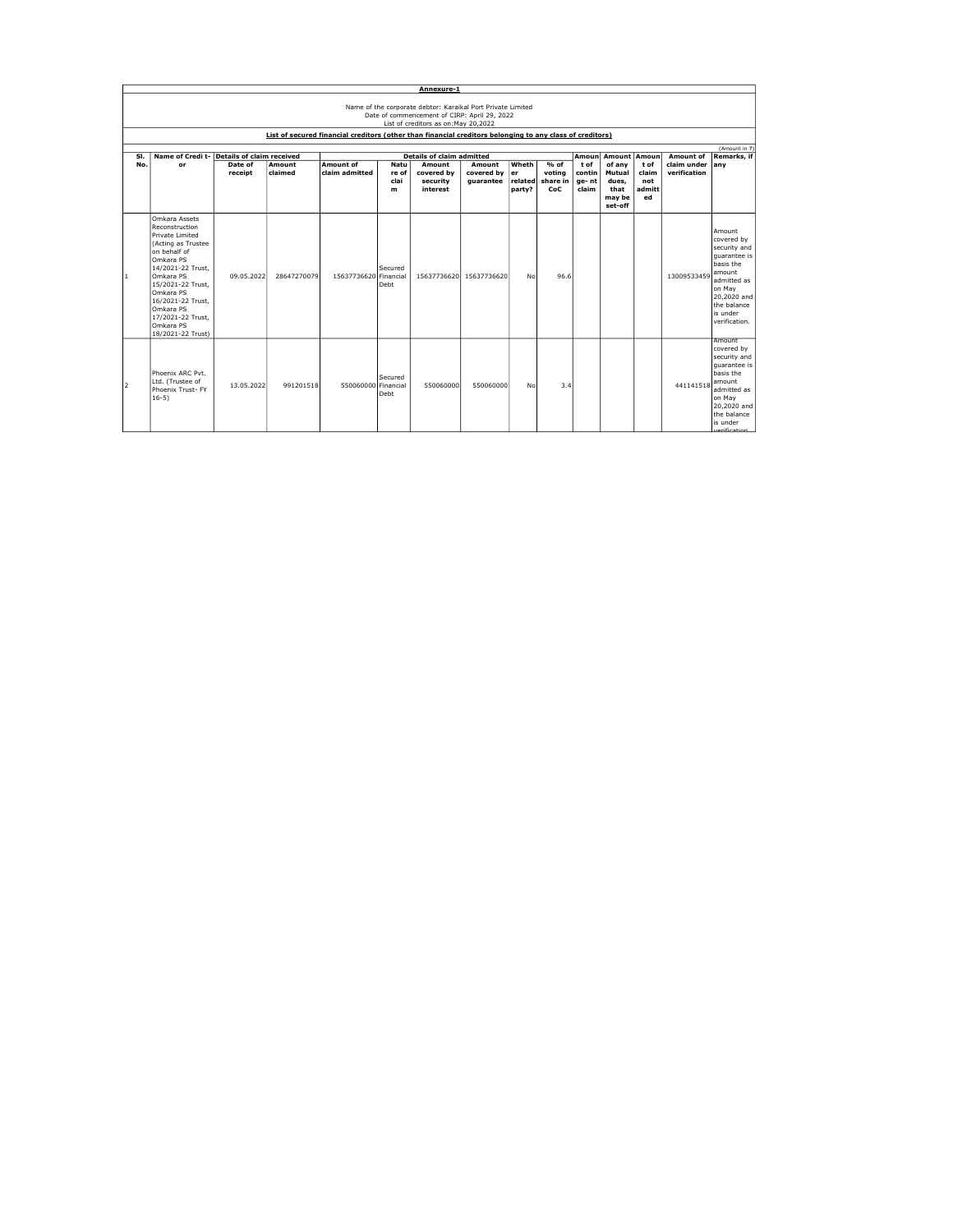|             | <b>Annexure - VI</b>                                                                                                                                |                                 |                    |                       |                                                |                                  |                              |                                                              |                                                  |                                                          |                                          |                                                   |                |  |
|-------------|-----------------------------------------------------------------------------------------------------------------------------------------------------|---------------------------------|--------------------|-----------------------|------------------------------------------------|----------------------------------|------------------------------|--------------------------------------------------------------|--------------------------------------------------|----------------------------------------------------------|------------------------------------------|---------------------------------------------------|----------------|--|
|             | Name of the corporate debtor: Karaikal Port Private Limited<br>Date of commencement of CIRP: April 29, 2022<br>List of creditors as on: May 20,2022 |                                 |                    |                       |                                                |                                  |                              |                                                              |                                                  |                                                          |                                          |                                                   |                |  |
|             | <b>List of Operational Creditors (Employees)</b>                                                                                                    |                                 |                    |                       |                                                |                                  |                              |                                                              |                                                  |                                                          |                                          |                                                   |                |  |
|             | (Amount in ₹)                                                                                                                                       |                                 |                    |                       |                                                |                                  |                              |                                                              |                                                  |                                                          |                                          |                                                   |                |  |
|             |                                                                                                                                                     |                                 | <b>Details of</b>  |                       |                                                | <b>Details of claim admitted</b> |                              |                                                              |                                                  |                                                          |                                          |                                                   |                |  |
| lsı.<br>No. | Name of<br>authoris<br>ed of<br>represe<br>ntative,<br>if any                                                                                       | Name<br>employee                | Date of<br>receipt | <b>Amount claimed</b> | Amoun<br>lt of<br><b>claim</b><br>admitt<br>ed | Nature of<br>claim               | Whether<br>related<br>party? | $%$ of<br>voting<br>share<br>in CoC,<br>if<br>applica<br>ble | Amoun of any<br>t of<br>contin-<br>gent<br>claim | Amount<br>mutual<br>dues, th<br>at may<br>be set-<br>off | Amount of<br>claim under<br>verification | Amount<br>of claim   Remar<br>not<br>admitte<br>d | ks, if<br> any |  |
|             |                                                                                                                                                     | D.MohanRai                      | 10.05.2022         | 284557                |                                                |                                  | Ino                          |                                                              |                                                  |                                                          | 284557                                   |                                                   |                |  |
|             |                                                                                                                                                     | <b>RANGA</b><br><b>NAGARAJU</b> | 08.05.2022         | 1754377               |                                                |                                  | Ino                          |                                                              |                                                  |                                                          | 1754377                                  |                                                   |                |  |
| 3           |                                                                                                                                                     | Kapil Chopra                    | 07.05.2022         | 866226                |                                                |                                  | Ino                          |                                                              |                                                  |                                                          | 866226                                   |                                                   |                |  |
|             | Dilip Kumar<br>07.05.2022<br>2262142<br>Singh                                                                                                       |                                 |                    |                       | Ino                                            |                                  |                              |                                                              | 2262142                                          |                                                          |                                          |                                                   |                |  |
| 5           |                                                                                                                                                     | C.Swamnathan                    | 06.05.2022         | 494484                |                                                |                                  | Ino                          |                                                              |                                                  |                                                          | 494484                                   |                                                   |                |  |
| 6           |                                                                                                                                                     | M Sarumathi                     | 06.05.2022         | 899169                |                                                |                                  | Ino                          |                                                              |                                                  |                                                          | 899169                                   |                                                   |                |  |
|             |                                                                                                                                                     | Subramanian R                   | 06.05.2022         | 124447                |                                                |                                  | Ino                          |                                                              |                                                  |                                                          | 124447                                   |                                                   |                |  |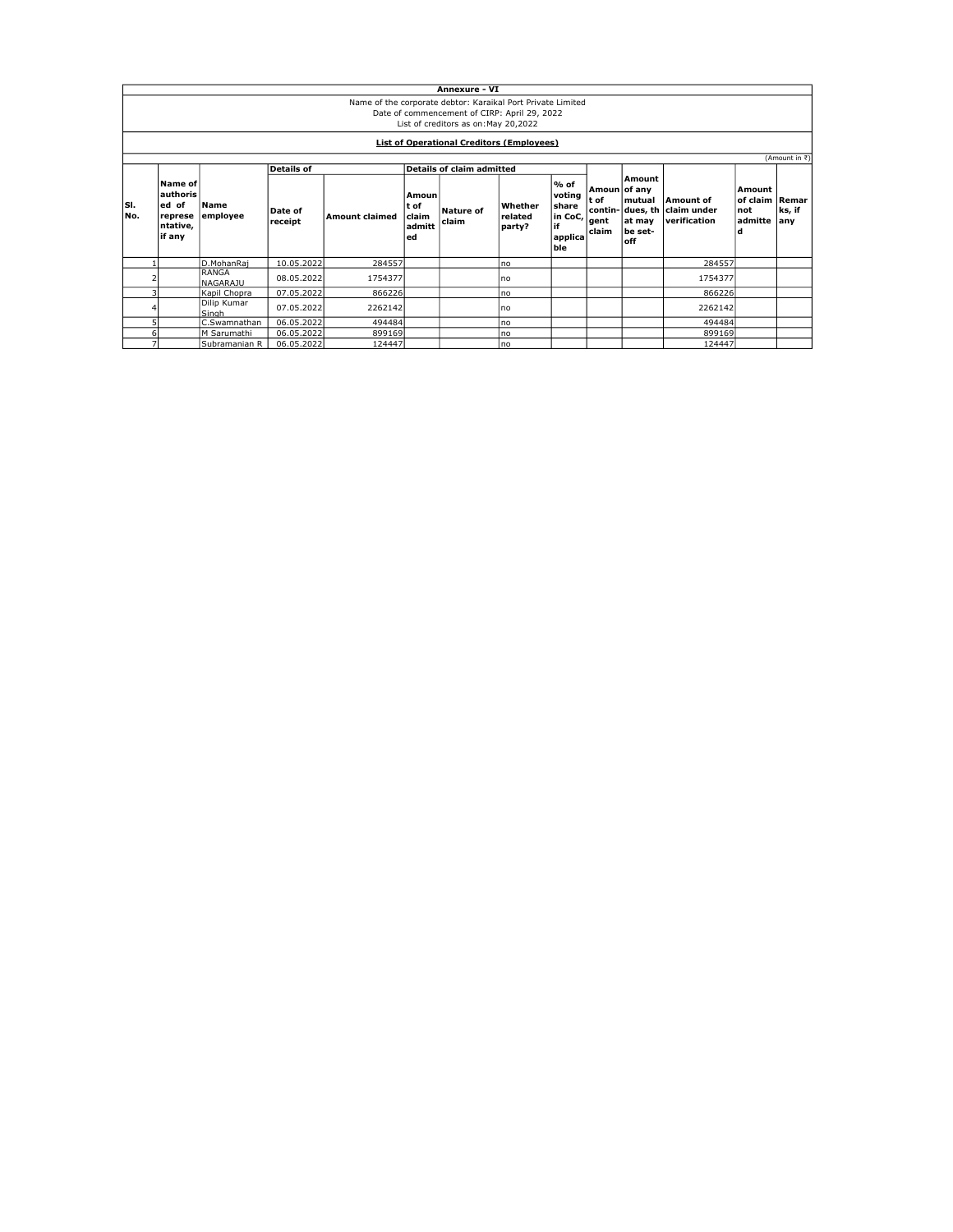|              | <b>Annexure - VII</b>                                                                                                                                                                                         |                                                                                                                                                                                      |                    |                                                                          |                                        |                        |                            |                                                               |                                          |                                                                 |                                                 |                                           |                        |
|--------------|---------------------------------------------------------------------------------------------------------------------------------------------------------------------------------------------------------------|--------------------------------------------------------------------------------------------------------------------------------------------------------------------------------------|--------------------|--------------------------------------------------------------------------|----------------------------------------|------------------------|----------------------------|---------------------------------------------------------------|------------------------------------------|-----------------------------------------------------------------|-------------------------------------------------|-------------------------------------------|------------------------|
|              | Name of the corporate debtor: Karaikal Port Private Limited<br>Date of commencement of CIRP: April 29, 2022<br>List of creditors as on: May 20,2022<br><b>List of operational creditors (Government dues)</b> |                                                                                                                                                                                      |                    |                                                                          |                                        |                        |                            |                                                               |                                          |                                                                 |                                                 |                                           |                        |
|              |                                                                                                                                                                                                               |                                                                                                                                                                                      |                    |                                                                          |                                        |                        |                            |                                                               |                                          |                                                                 |                                                 |                                           | (Amount in ₹)          |
| lsı.<br>N٥.  | <b>Depart</b><br>ment                                                                                                                                                                                         | <b>Details of claimant</b><br>Government                                                                                                                                             | Date of<br>receipt | Details of claim received Details of claim admitted<br>Amount<br>claimed | Amoun<br>t of<br>claim<br>admitt<br>ed | Nature of ler<br>claim | Wheth<br>related<br>party? | $%$ of<br>voting<br>shar e<br>in CoC,<br>if<br>applica<br>ble | Amoun<br>tof<br>contin-<br>gent<br>claim | Amount<br>of anv<br>mutual<br>dues, th<br>at may be<br>set- off | Amount of<br>claim<br>under<br>verificatio<br>n | <b>Amount of</b><br>claim not<br>admitted | Remar<br>ks, if<br>any |
| $\mathbf{1}$ |                                                                                                                                                                                                               | Government of<br>India, represented by the<br>Office of the Assistant<br>Commissioner of GST &<br>Central Excise, Karaikal<br>Division, Puducherry<br>Commissionerate,<br>Puducherry | 12.05.2022         | 116859593                                                                |                                        |                        | Ino                        |                                                               |                                          |                                                                 | 116859593                                       |                                           |                        |
| 2            |                                                                                                                                                                                                               | Employees' Provident<br>Fund<br>Organisation, Regional<br>Office. Puducherry                                                                                                         | 20.05.2022         | 449724                                                                   |                                        |                        | Ino                        |                                                               |                                          |                                                                 | 449724                                          |                                           |                        |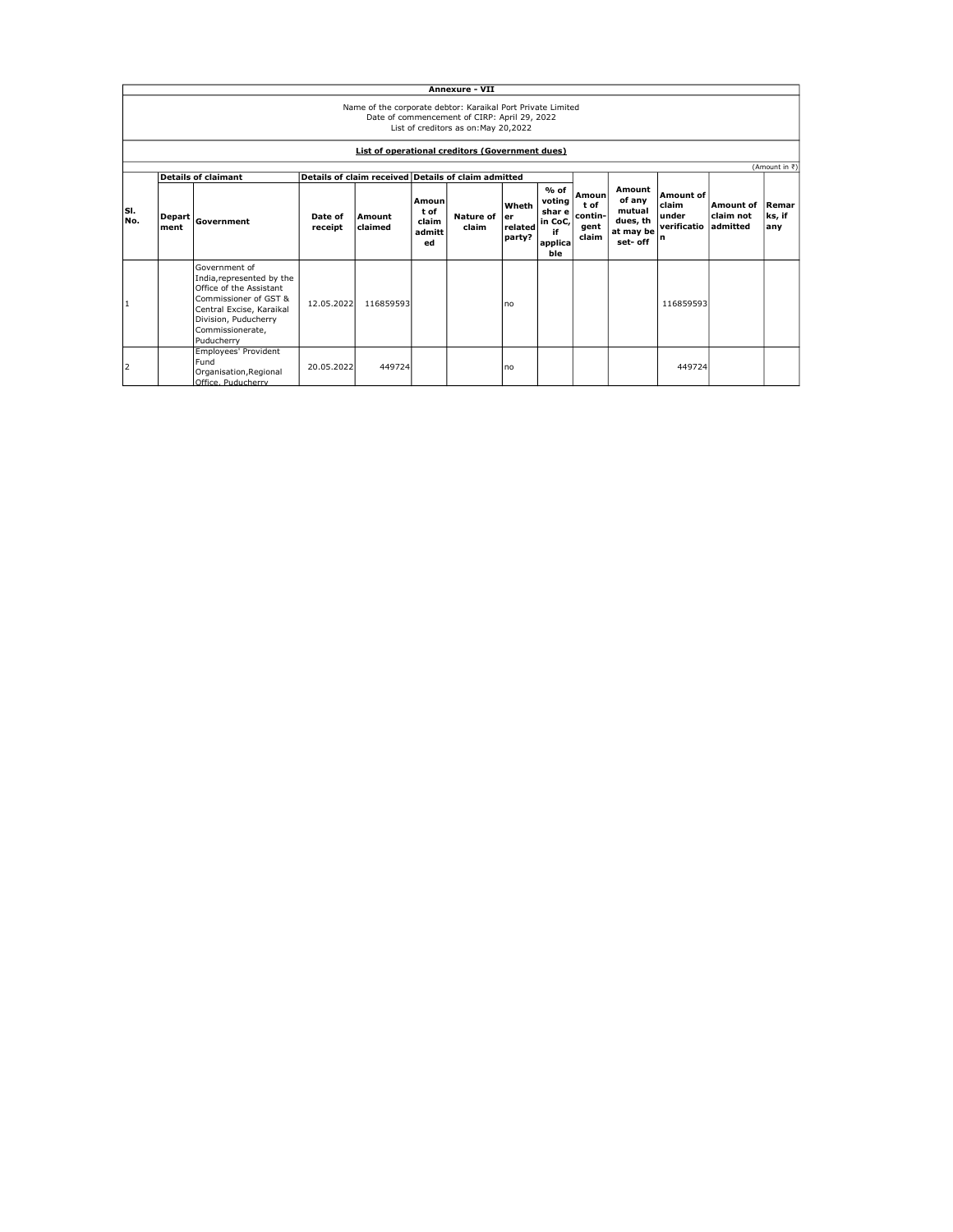|                         | Annexure - VIII<br>Name of the corporate debtor: Karaikal Port Private Limited<br>Date of commencement of CIRP: April 29, 2022<br>List of creditors as on: May 20, 2022 |                                 |                                                                                      |                                                   |                        |                                                                                     |                                        |                                  |                                   |                                          |                                                         |                                  |                                                 |                                 |
|-------------------------|-------------------------------------------------------------------------------------------------------------------------------------------------------------------------|---------------------------------|--------------------------------------------------------------------------------------|---------------------------------------------------|------------------------|-------------------------------------------------------------------------------------|----------------------------------------|----------------------------------|-----------------------------------|------------------------------------------|---------------------------------------------------------|----------------------------------|-------------------------------------------------|---------------------------------|
|                         |                                                                                                                                                                         |                                 | List of operational creditors (Other than Workmen and Employees and Government Dues) |                                                   |                        |                                                                                     |                                        |                                  |                                   |                                          |                                                         |                                  |                                                 |                                 |
|                         |                                                                                                                                                                         |                                 |                                                                                      |                                                   |                        |                                                                                     |                                        |                                  |                                   |                                          |                                                         |                                  |                                                 | (Amount in ₹)                   |
| SI<br>N<br>o.           | Name of creditor                                                                                                                                                        | Date of<br>receipt              | <b>Details of claim received</b><br><b>Amount claimed</b>                            | Amou<br>nt of<br>claim<br>ad<br>mitte<br><u>d</u> | Natur<br>e of<br>claim | <b>Details of claim admitted</b><br>Amount<br>covered<br>by<br>security<br>interest | Amount<br>covered<br>by guara<br>-ntee | Wheth<br>er<br>related<br>party? | % of<br>voting<br>share<br>in CoC | Amou<br>nt of<br>contin<br>gent<br>claim | Amount of any<br>mutual dues,<br>that may be<br>set-off | Amou<br>nt of<br>claim<br>mitted | Amount of<br>claim under<br>not ad-verification | Remarks, if<br>any              |
| $\overline{2}$          | 1 Darling TVC Electronics<br>Yogeshwaran                                                                                                                                | 20.05.2022<br>20.05.2022        | 7450<br>374652                                                                       |                                                   |                        |                                                                                     |                                        | no<br>no                         |                                   |                                          |                                                         |                                  | 7450<br>374652                                  |                                 |
| $\overline{\mathbf{3}}$ | <b>Yesflow Hydraulics</b>                                                                                                                                               | <u>19.05.2022</u>               | 58399                                                                                |                                                   |                        |                                                                                     |                                        | no                               |                                   |                                          |                                                         |                                  | 58399                                           | No claim form                   |
| 4                       | Annai engineering works                                                                                                                                                 | 19.05.2022                      |                                                                                      |                                                   |                        |                                                                                     |                                        | no                               |                                   |                                          |                                                         |                                  |                                                 | <u>attached</u>                 |
| 5                       | N. Senthil<br>Murugan(Sriram Shop)                                                                                                                                      | 19.05.2022                      | 25000                                                                                |                                                   |                        |                                                                                     |                                        | no                               |                                   |                                          |                                                         |                                  | 25000                                           |                                 |
| $6 \overline{}$         | P. Kalaichezhian<br>R. Selvaraj Annai                                                                                                                                   | 18.05.2022                      | 554956                                                                               |                                                   |                        |                                                                                     |                                        | no                               |                                   |                                          |                                                         |                                  | 554956                                          |                                 |
| $\overline{z}$<br>8     | Roofing                                                                                                                                                                 | 18.05.2022<br>17.05.2022        | 221732<br>25664                                                                      |                                                   |                        |                                                                                     |                                        | no<br>no                         |                                   |                                          |                                                         |                                  | 221732<br>25664                                 |                                 |
| 9                       | Star Décor<br>Cotecna Inspection India                                                                                                                                  | 17.05.2022                      | 1109358                                                                              |                                                   |                        |                                                                                     |                                        | no                               |                                   |                                          |                                                         |                                  | 1109358                                         |                                 |
|                         | Pvt Ltd<br>SHRI GANESH OFFICE                                                                                                                                           |                                 |                                                                                      |                                                   |                        |                                                                                     |                                        |                                  |                                   |                                          |                                                         |                                  |                                                 |                                 |
| 10                      | <b>AUTOMATIONS</b><br>11 K Kannan                                                                                                                                       | 17.05.2022<br>16.05.2022        | 107957<br>16,89,323                                                                  |                                                   |                        |                                                                                     |                                        | no<br>no                         |                                   |                                          |                                                         |                                  | 107957<br>16,89,323                             |                                 |
| 12                      | Rice Lake Weighing                                                                                                                                                      | 16.05.2022                      | 15,66,000                                                                            |                                                   |                        |                                                                                     |                                        | no                               |                                   |                                          |                                                         |                                  | 15,66,000                                       |                                 |
| 13                      | Systems India Limited<br>Sri Swathi Infotech                                                                                                                            | 14.05.2022                      | 17950                                                                                |                                                   |                        |                                                                                     |                                        | no                               |                                   |                                          |                                                         |                                  | 17950                                           |                                 |
|                         | 14 S Praharaj & Associates<br>Lakshmi PVC Door &                                                                                                                        | 14.05.2022                      | 12000                                                                                |                                                   |                        |                                                                                     |                                        | no                               |                                   |                                          |                                                         |                                  | 12000                                           |                                 |
| 15                      | Hardwares                                                                                                                                                               | 14.05.2022<br>14.05.2022        | 12,611<br>37892                                                                      |                                                   |                        |                                                                                     |                                        | no<br>no                         |                                   |                                          |                                                         |                                  | 12611<br>37892                                  |                                 |
|                         | 16 Arun Arts<br>17 Micro Spares                                                                                                                                         | 14.05.2022                      | 3,32,760                                                                             |                                                   |                        |                                                                                     |                                        | no                               |                                   |                                          |                                                         |                                  | 3,32,760                                        |                                 |
| 19                      | 18 V Gowthaman<br>LIEBHERR INDIA                                                                                                                                        | 14.05.2022                      | 301,400<br>1,43,084                                                                  |                                                   |                        |                                                                                     |                                        | no                               |                                   |                                          |                                                         |                                  | 301400                                          |                                 |
|                         | PRIVATE LIMITED<br>20 Karpagam Electricals                                                                                                                              | 16.05.2022<br><u>14.05.2022</u> | 209350                                                                               |                                                   |                        |                                                                                     |                                        | no<br>no                         |                                   |                                          |                                                         |                                  | 1,43,084<br>209350                              |                                 |
|                         | 21 KAS Hardwares                                                                                                                                                        | 14.05.2022                      | 28,280<br>17135                                                                      |                                                   |                        |                                                                                     |                                        | no                               |                                   |                                          |                                                         |                                  | 28280                                           |                                 |
| 23                      | 22 Shri Maha Fabrication<br>S Muhammad Afzal                                                                                                                            | 14.05.2022<br>14.05.2022        | 408728                                                                               |                                                   |                        |                                                                                     |                                        | no<br>no                         |                                   |                                          |                                                         |                                  | 17135<br>408728                                 |                                 |
|                         | (Four track associates)<br>Savera Industries                                                                                                                            |                                 |                                                                                      |                                                   |                        |                                                                                     |                                        |                                  |                                   |                                          |                                                         |                                  |                                                 |                                 |
| 24                      | Limited<br>25 Gurumoorthy                                                                                                                                               | 14.05.2022<br>14.05.2022        | 10,218<br>34721.5                                                                    |                                                   |                        |                                                                                     |                                        | no<br>no                         |                                   |                                          |                                                         |                                  | 10218<br>34721.5                                |                                 |
| 26                      | Mr. Paramasivan<br>Narayanan<br>M/S Narayanan                                                                                                                           | 13.05.2022                      | 4364509                                                                              |                                                   |                        |                                                                                     |                                        | no                               |                                   |                                          |                                                         |                                  | 4364509                                         |                                 |
| $\overline{27}$         | Associates<br>Nisvo Marine Surveys                                                                                                                                      | 13.05.2022                      | 572400                                                                               |                                                   |                        |                                                                                     |                                        | no                               |                                   |                                          |                                                         |                                  | 572400                                          |                                 |
|                         | Mar-Tech Insurance<br>28 Surveyors & Loss                                                                                                                               | 13.05.2022                      | 82010                                                                                |                                                   |                        |                                                                                     |                                        | no                               |                                   |                                          |                                                         |                                  | 82010                                           |                                 |
|                         | Assessors P. Ltd.<br>Chennai Radha<br>29 Engineering Works Pvt.                                                                                                         | 13.05.2022                      | 43735256                                                                             |                                                   |                        |                                                                                     |                                        | no                               |                                   |                                          |                                                         |                                  | 43735256                                        |                                 |
|                         | Ltd.                                                                                                                                                                    |                                 |                                                                                      |                                                   |                        |                                                                                     |                                        |                                  |                                   |                                          |                                                         |                                  |                                                 |                                 |
|                         | 30 PSTS Logistics pvt ltd                                                                                                                                               | 13.05.2022                      | 91688196                                                                             |                                                   |                        |                                                                                     |                                        | no                               |                                   |                                          |                                                         |                                  | 91688196                                        |                                 |
| 31                      | S Arulsamy (Modern<br>Construction)                                                                                                                                     | 13.05.2022                      | 9172.8                                                                               |                                                   |                        |                                                                                     |                                        | no                               |                                   |                                          |                                                         |                                  | 9172.8                                          |                                 |
|                         | 32 Jain pharma & surgicals                                                                                                                                              | 13.05.2022                      | 206561                                                                               |                                                   |                        |                                                                                     |                                        | no                               |                                   |                                          |                                                         |                                  | 206561                                          | Has submitted<br>physical copy. |
| 33                      | Chennai Mettex Lab<br>Private Limited                                                                                                                                   | 13.05.2022                      | 82482                                                                                |                                                   |                        |                                                                                     |                                        | no                               |                                   |                                          |                                                         |                                  | 82482                                           |                                 |
|                         | 34 KR Contractor                                                                                                                                                        | 13.05.2022                      | 616668<br>66006                                                                      |                                                   |                        |                                                                                     |                                        | no                               |                                   |                                          |                                                         |                                  | 616668                                          |                                 |
|                         | 35 S Kumar Engg Works<br>36 Cobit Engineering Pvt Ltd                                                                                                                   | 13.05.2022<br>13.05.2022        | 555904                                                                               |                                                   |                        |                                                                                     |                                        | no<br>no                         |                                   |                                          |                                                         |                                  | 66006<br>555904                                 |                                 |
|                         | 37 Sri Durga Construction                                                                                                                                               | 13.05.2022                      | 136320                                                                               |                                                   |                        |                                                                                     |                                        | no                               |                                   |                                          |                                                         |                                  | 136320                                          |                                 |
|                         | 38 SVL Engineering services                                                                                                                                             | 13.05.2022                      | 147830.4                                                                             |                                                   |                        |                                                                                     |                                        | no                               |                                   |                                          |                                                         |                                  | 147830.4                                        |                                 |
| 39                      | Zeroin HSE                                                                                                                                                              | 13.05.2022                      | 90300                                                                                |                                                   |                        |                                                                                     |                                        | no                               |                                   |                                          |                                                         |                                  | 90300                                           |                                 |
|                         | Infrastructure Pvt Ltd<br>40 Lift & Links                                                                                                                               | 13.05.2022                      | 13570                                                                                |                                                   |                        |                                                                                     |                                        | no                               |                                   |                                          |                                                         |                                  | 13570                                           |                                 |
|                         | 41 Raia Transport Service<br>42 Hotel Moujahir                                                                                                                          | 13.05.2022<br>13.05.2022        | 850760<br>153311                                                                     |                                                   |                        |                                                                                     |                                        | no<br>no                         |                                   |                                          |                                                         |                                  | 850760<br>153311                                |                                 |
| 43                      | Sri Aarudhraa<br>Construction                                                                                                                                           | 13.05.2022                      | 39505                                                                                |                                                   |                        |                                                                                     |                                        | no                               |                                   |                                          |                                                         |                                  | 39505                                           |                                 |
|                         | 44 K Ravikumar<br>LexCare Global                                                                                                                                        | 13.05.2022                      | 37016310.5                                                                           |                                                   |                        |                                                                                     |                                        | no                               |                                   |                                          |                                                         |                                  | <u>37016310.5</u>                               |                                 |
|                         | 45 Consultants Private                                                                                                                                                  | 13.05.2022                      | 165200                                                                               |                                                   |                        |                                                                                     |                                        | no                               |                                   |                                          |                                                         |                                  | 165200                                          |                                 |
|                         | Limited<br>46 Rohini Transport                                                                                                                                          | 13.05.2022                      | 311036                                                                               |                                                   |                        |                                                                                     |                                        | no                               |                                   |                                          |                                                         |                                  | 311036                                          |                                 |
|                         | 47 Krishna Enterprises<br>48 Alta vista                                                                                                                                 | <u>13.05.2022</u><br>13.05.2022 | 7000<br>85550                                                                        |                                                   |                        |                                                                                     |                                        | no<br>no                         |                                   |                                          |                                                         |                                  | 7000<br>85550                                   |                                 |
|                         | 49 R Rajesh (Abi & Co)<br>50 Empire Logistics                                                                                                                           | 13.05.2022<br>13.05.2022        | 2757004<br>244013                                                                    |                                                   |                        |                                                                                     |                                        | no<br>no                         |                                   |                                          |                                                         |                                  | 2757004<br>244013                               |                                 |
|                         | 51 Divinya construction                                                                                                                                                 | 12.05.2022                      | 19200                                                                                |                                                   |                        |                                                                                     |                                        | no                               |                                   |                                          |                                                         |                                  | 19200                                           |                                 |
|                         | 52 R Rajesh<br>53 S Ravichandran                                                                                                                                        | 12.05.2022<br>12.05.2022        | 398654<br>8272.5                                                                     |                                                   |                        |                                                                                     |                                        | no<br>no                         |                                   |                                          |                                                         |                                  | 398654<br>8272.5                                |                                 |
|                         | 54 Hotel AVS Imperiaa<br>55 Preethi engineers and                                                                                                                       | 12.05.2022                      | 567507                                                                               |                                                   |                        |                                                                                     |                                        | no                               |                                   |                                          |                                                         |                                  | 567507                                          |                                 |
|                         | contractors                                                                                                                                                             | 12.05.2022                      | 35870<br>485173                                                                      |                                                   |                        |                                                                                     |                                        | no                               |                                   |                                          |                                                         |                                  | 35870                                           |                                 |
|                         | 56 Kirubha Enterprises<br>57 K Sivadiv contractor                                                                                                                       | 12.05.2022<br>12.05.2022        | 73514                                                                                |                                                   |                        |                                                                                     |                                        | no<br>no                         |                                   |                                          |                                                         |                                  | 485173<br>73514                                 |                                 |
|                         | 58 SEKARS<br>59 Aravind crane                                                                                                                                           | 12.05.2022<br>12.05.2022        | 74920<br>135494.5                                                                    |                                                   |                        |                                                                                     |                                        | no<br>no                         |                                   |                                          |                                                         |                                  | 74920<br>135494.5                               |                                 |
|                         | 60 Jai System<br>61 VSK Constructions                                                                                                                                   | 12.05.2022<br>12.05.2022        | 67900<br>477025                                                                      |                                                   |                        |                                                                                     |                                        | no                               |                                   |                                          |                                                         |                                  | 67900<br>477025                                 |                                 |
|                         | 62 K.T.J Tours & Travels                                                                                                                                                | 12.05.2022                      | 3893                                                                                 |                                                   |                        |                                                                                     |                                        | no<br>no                         |                                   |                                          |                                                         |                                  | 3893                                            |                                 |
|                         | 63 Navakar Trading Co. Pvt.<br>Ltd.                                                                                                                                     | 12.05.2022                      | 269660                                                                               |                                                   |                        |                                                                                     |                                        | no                               |                                   |                                          |                                                         |                                  | 269660                                          |                                 |
| 64                      | Sri Karpagavinayagar<br>Earth Movers                                                                                                                                    | 12.05.2022                      | 118000                                                                               |                                                   |                        |                                                                                     |                                        | no                               |                                   |                                          |                                                         |                                  | 118000                                          |                                 |
|                         | 65 VAIGAI KITCHENS                                                                                                                                                      | 12.05.2022                      |                                                                                      |                                                   |                        |                                                                                     |                                        | no                               |                                   |                                          |                                                         |                                  |                                                 | No claim form                   |
|                         | 66 S D Transports                                                                                                                                                       | 12.05.2022                      | 9043947                                                                              |                                                   |                        |                                                                                     |                                        | no                               |                                   |                                          |                                                         |                                  | 9043947                                         | <u>enclosed.</u>                |
| 67                      | Rotomechanical<br>Equipments                                                                                                                                            | 12.05.2022                      | 79828                                                                                |                                                   |                        |                                                                                     |                                        | no                               |                                   |                                          |                                                         |                                  | 79828                                           |                                 |
|                         | 68 SIS Limited<br>69 Hotel Rajpark Pvt Ltd                                                                                                                              | 12.05.2022<br>12.05.2022        | 4347925<br>16818                                                                     |                                                   |                        |                                                                                     |                                        | no<br>no                         |                                   |                                          |                                                         |                                  | 4347925<br>16818                                |                                 |
|                         | 70 Stg tours and travels                                                                                                                                                | 12.05.2022                      | 67529                                                                                |                                                   |                        |                                                                                     |                                        | no                               |                                   |                                          |                                                         |                                  | 67529                                           |                                 |
|                         | 71 Sagar travels<br>72 MGM Vailankanni                                                                                                                                  | 12.05.2022<br>12.05.2022        | 6647<br>8211                                                                         |                                                   |                        |                                                                                     |                                        | no<br>no                         |                                   |                                          |                                                         |                                  | 6647<br>8211                                    |                                 |
|                         | Residency<br>73 ZEN Medias                                                                                                                                              | 12.05.2022                      | 8168                                                                                 |                                                   |                        |                                                                                     |                                        | no                               |                                   |                                          |                                                         |                                  | 8168                                            |                                 |
|                         | 74 A G Hospitalities Pvt Ltd                                                                                                                                            | 12.05.2022                      | 60143.7                                                                              |                                                   |                        |                                                                                     |                                        | no                               |                                   |                                          |                                                         |                                  | 60143.7                                         |                                 |